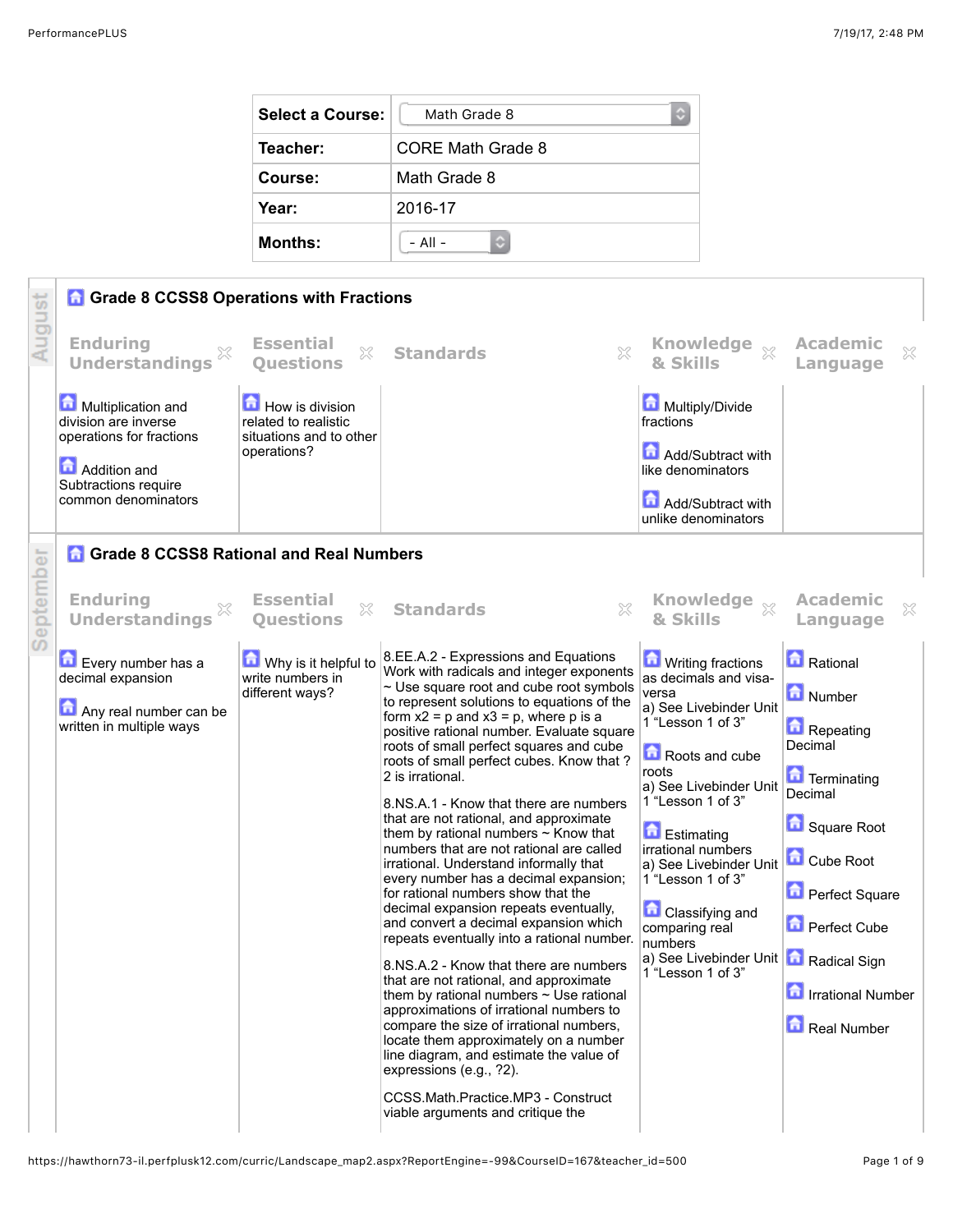| November | <b>Grade 8 CCSS8 Solving Equations Part A</b><br><b>Enduring</b><br><b>Understandings</b><br><b>Linear equations can</b><br>have one, infinitely many, or<br>no solution<br>To maintain equivalence                                     | <b>Essential</b><br>×<br><b>Ouestions</b><br><b>b</b> What is<br>equivalence?   | 8.EE.A.4 - Expressions and Equations<br>Work with radicals and integer exponents<br>$\sim$ Perform operations with numbers<br>expressed in scientific notation, including<br>problems where both decimal and<br>scientific notation are used. Use scientific<br>notation and choose units of appropriate<br>size for measurements of very large or<br>very small quantities (e.g., use<br>millimeters per year for seafloor<br>spreading). Interpret scientific notation<br>that has been generated by technology.<br>X<br><b>Standards</b><br>8.EE.C.7 - Analyze and solve linear<br>equations and pairs of simultaneous<br>linear equations $\sim$ Solve linear equations<br>in one variable.<br>CCSS.Math.Practice.MP1 - Make sense | <b>D</b> Powers of<br><b>Monomials</b><br><b>PUT</b><br><b>Negative</b><br>Exponents<br>Scientific<br>Notation/Computing<br>with Scientific<br>Notation<br>Knowledge <sub>X</sub><br>& Skills<br>Solving 1- and 2-<br>step Equations<br>a) See Livebinder Unit<br>2 "Lesson 2" | <b>Academic</b><br>×<br>Language<br>Multiplicative<br>Inverse<br><b>Coefficient!</b><br>Properties |
|----------|-----------------------------------------------------------------------------------------------------------------------------------------------------------------------------------------------------------------------------------------|---------------------------------------------------------------------------------|----------------------------------------------------------------------------------------------------------------------------------------------------------------------------------------------------------------------------------------------------------------------------------------------------------------------------------------------------------------------------------------------------------------------------------------------------------------------------------------------------------------------------------------------------------------------------------------------------------------------------------------------------------------------------------------------------------------------------------------|--------------------------------------------------------------------------------------------------------------------------------------------------------------------------------------------------------------------------------------------------------------------------------|----------------------------------------------------------------------------------------------------|
|          | <b>Understandings</b><br>The properties of powers<br>can be determined by writing<br>a numbers in different ways<br>Very large and very small<br>numbers can be written in<br>another form to understand<br>the magnitude of the number | <b>Ouestions</b><br>Why is it helpful to<br>write numbers in<br>different ways? | 8.EE.A.1 - Expressions and Equations<br>Work with radicals and integer exponents<br>$\sim$ Know and apply the properties of<br>integer exponents to generate equivalent<br>numerical expressions. For example,<br>$32 \times 3 - 5 = 3 - 3 = 1/33 = 1/27$ .<br>8.EE.A.3 - Expressions and Equations<br>Work with radicals and integer exponents<br>$\sim$ Use numbers expressed in the form of<br>a single digit times a whole-number<br>power of 10 to estimate very large or<br>very small quantities, and to express how<br>many times as much one is than the<br>other.                                                                                                                                                            | & Skills<br>Factors, Powers,<br>Positive Exponents,<br>Prime Factorization<br>and Exponential<br>Notation<br><b>D</b> Order of<br>Operations<br>incorporating<br>exponents<br>Multiplying and<br>Dividing Monomials                                                            | Language<br>Power! Base<br>Exponent<br>Monomial<br><b>Constantific Notation</b>                    |
| October  | <b>Grade 8 CCSS8 Powers</b><br><b>Enduring</b>                                                                                                                                                                                          | <b>Essential</b><br>X                                                           | reasoning of others.<br>CCSS.Math.Practice.MP4 - Model with<br>mathematics.<br>CCSS.Math.Practice.MP5 - Use<br>appropriate tools strategically.<br>CCSS.Math.Practice.MP6 - Attend to<br>precision.<br>CCSS.Math.Practice.MP7 - Look for and<br>make use of structure.<br>CCSS.Math.Practice.MP8 - Look for and<br>express regularity in repeated reasoning.<br>CCSS.Math.Practice.MP1 - Make sense<br>of problems and persevere in solving<br>them.<br>$\mathbb{X}$<br><b>Standards</b>                                                                                                                                                                                                                                               | Knowledge xx                                                                                                                                                                                                                                                                   | <b>Academic</b><br>X                                                                               |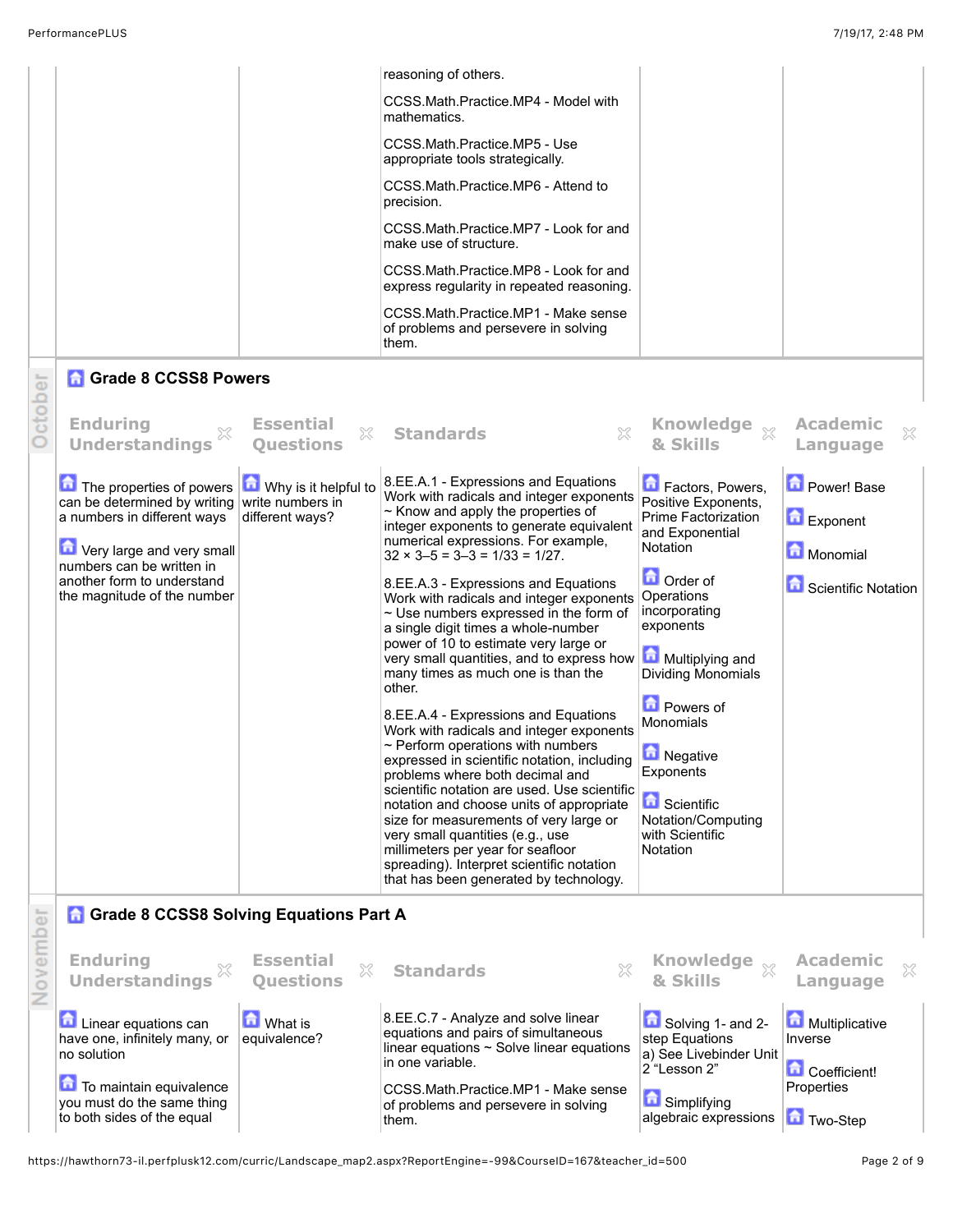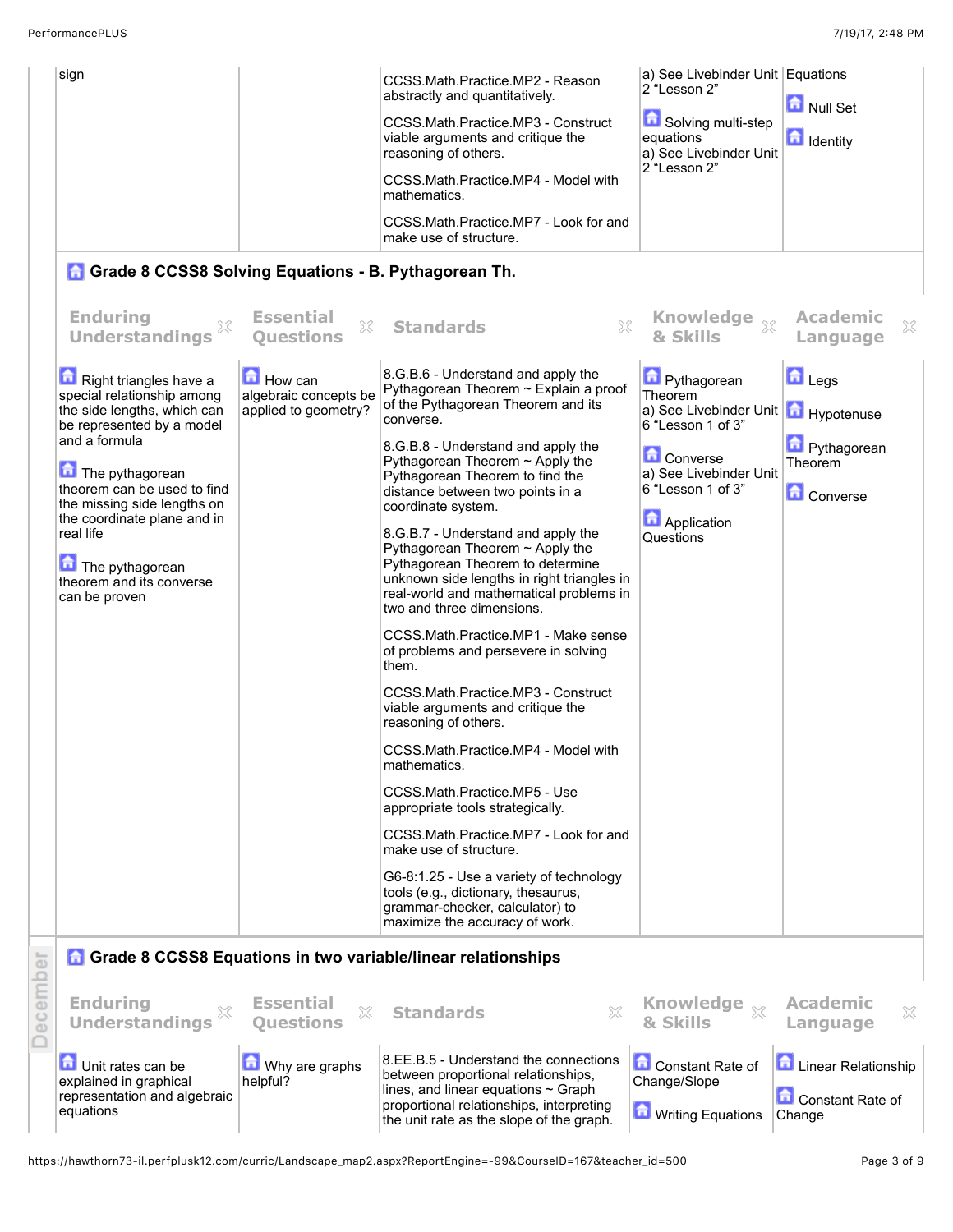| A function is a specific<br>relationship in which each<br>input has a unique output | How can we<br>model relationships<br>between quantities? | 8.F.A.1 - Define, evaluate, and compare<br>functions $\sim$ Understand that a function is<br>a rule that assigns to each input exactly | Relations in<br>functions<br>a) See Livebinder Unit   n Domain | Relation                                      |  |
|-------------------------------------------------------------------------------------|----------------------------------------------------------|----------------------------------------------------------------------------------------------------------------------------------------|----------------------------------------------------------------|-----------------------------------------------|--|
| <b>Ref</b> Grade 8 CCSS8 Functions<br><b>Enduring</b><br><b>Understandings</b>      | <b>Essential</b><br>×<br><b>Questions</b>                | <b>Standards</b><br>X                                                                                                                  | <b>Knowledge</b><br>\$Ŷ<br>& Skills                            | Academic<br>×<br>Language                     |  |
|                                                                                     |                                                          |                                                                                                                                        |                                                                |                                               |  |
|                                                                                     |                                                          | CCSS.Math.Practice.MP1 - Make sense<br>of problems and persevere in solving<br>them.                                                   |                                                                |                                               |  |
|                                                                                     |                                                          | CCSS.Math.Practice.MP7 - Look for<br>and make use of structure.                                                                        |                                                                |                                               |  |
|                                                                                     |                                                          | CCSS.Math.Practice.MP5 - Use<br>appropriate tools strategically.                                                                       |                                                                |                                               |  |
|                                                                                     |                                                          | CCSS.Math.Practice.MP4 - Model with<br>mathematics.                                                                                    |                                                                |                                               |  |
|                                                                                     |                                                          | CCSS.Math.Practice.MP3 - Construct<br>viable arguments and critique the<br>reasoning of others.                                        |                                                                |                                               |  |
|                                                                                     |                                                          | CCSS.Math.Practice.MP2 - Reason<br>abstractly and quantitatively.                                                                      |                                                                |                                               |  |
|                                                                                     |                                                          | models, and in terms of its graph or a<br>table of values.                                                                             |                                                                | <b>Linear Equation</b>                        |  |
|                                                                                     |                                                          | table or from a graph. Interpret the rate<br>of change and initial value of a linear<br>function in terms of the situation it          |                                                                | Point-Slope Form                              |  |
|                                                                                     |                                                          | value of the function from a description<br>of a relationship or from two $(x, y)$<br>values, including reading these from a           |                                                                | Standard Form                                 |  |
|                                                                                     |                                                          | Construct a function to model a linear<br>relationship between two quantities.<br>Determine the rate of change and initial             |                                                                | Form<br>$\mathbf{a}$ x-Intercept              |  |
|                                                                                     |                                                          | 8.F.B.4 - Use functions to model<br>relationships between quantities $\sim$                                                            |                                                                | y-Intercept<br>Slope-Intercept                |  |
|                                                                                     |                                                          | whose graph is a straight line; give<br>examples of functions that are not<br>linear.                                                  |                                                                | Variation/Proportionality                     |  |
|                                                                                     |                                                          | 8.F.A.3 - Define, evaluate, and compare<br>functions $\sim$ Interpret the equation $y =$<br>mx + b as defining a linear function,      |                                                                | <b>Direct Variation</b><br><b>Constant of</b> |  |
| critical to solving real-world<br>problems                                          |                                                          | equation to determine which of two<br>moving objects has greater speed.                                                                | equations based off of<br>a table, graph, or<br>words          | $\blacksquare$ Run                            |  |
| is a straight line and the<br>slope and y-intercept are                             |                                                          | ways. For example, compare a<br>distance-time graph to a distance-time                                                                 | <b>M</b> Writing linear                                        | <b>D</b> Rise                                 |  |
| The equation $y = mx + b$                                                           |                                                          | Compare two different proportional<br>relationships represented in different                                                           | in Slope Intercept and<br><b>Direct Variation Form</b>         | <b>h</b> Slope                                |  |

A function can be represented with an algebraic rule

Linear functions can be used to represent and generalize real-world situations

| ndings                                                     | <b>L</b> ээснчаг<br>X.<br><b>Ouestions</b>                      | <b>Standards</b>                                                                                                                                                                                                                                                      | <b>KIIOWICUYC</b><br>& Skills                                                                                    | Acqueille<br>Language                     |
|------------------------------------------------------------|-----------------------------------------------------------------|-----------------------------------------------------------------------------------------------------------------------------------------------------------------------------------------------------------------------------------------------------------------------|------------------------------------------------------------------------------------------------------------------|-------------------------------------------|
| s a specific<br>which each<br>que output<br>an be<br>th an | <b>How can we</b><br>model relationships<br>between quantities? | 8.F.A.1 - Define, evaluate, and compare<br>functions $\sim$ Understand that a function is<br>a rule that assigns to each input exactly<br>one output. The graph of a function is the<br>set of ordered pairs consisting of an input<br>and the corresponding output.1 | Relations in<br>functions<br>a) See Livebinder Unit <b>D</b> Domain<br>4 "Lesson 2 of 5"<br><b>d</b> Identifying | <b>Relation</b><br>Range                  |
| tions can be<br>ent and<br>-world                          |                                                                 | 8.F.A.2 - Define, evaluate, and compare<br>functions $\sim$ Compare properties of two<br>functions each represented in a different<br>way (algebraically, graphically,<br>numerically in tables, or by verbal<br>descriptions).                                       | <b>Functions</b><br>a) See Livebinder Unit<br>4 "Lesson 2 of 5"<br><b>Comparing</b><br>functions                 | Function<br>Function Table<br>Independent |
|                                                            |                                                                 | 8.F.B.5 - Use functions to model<br>relationships between quantities $\sim$<br>Describe qualitatively the functional                                                                                                                                                  | a) See Livebinder Unit<br>4 "Lesson 3 of 5" and<br>"Lesson 4 of 5"                                               | Variable<br><b>Dependent</b><br>Variable  |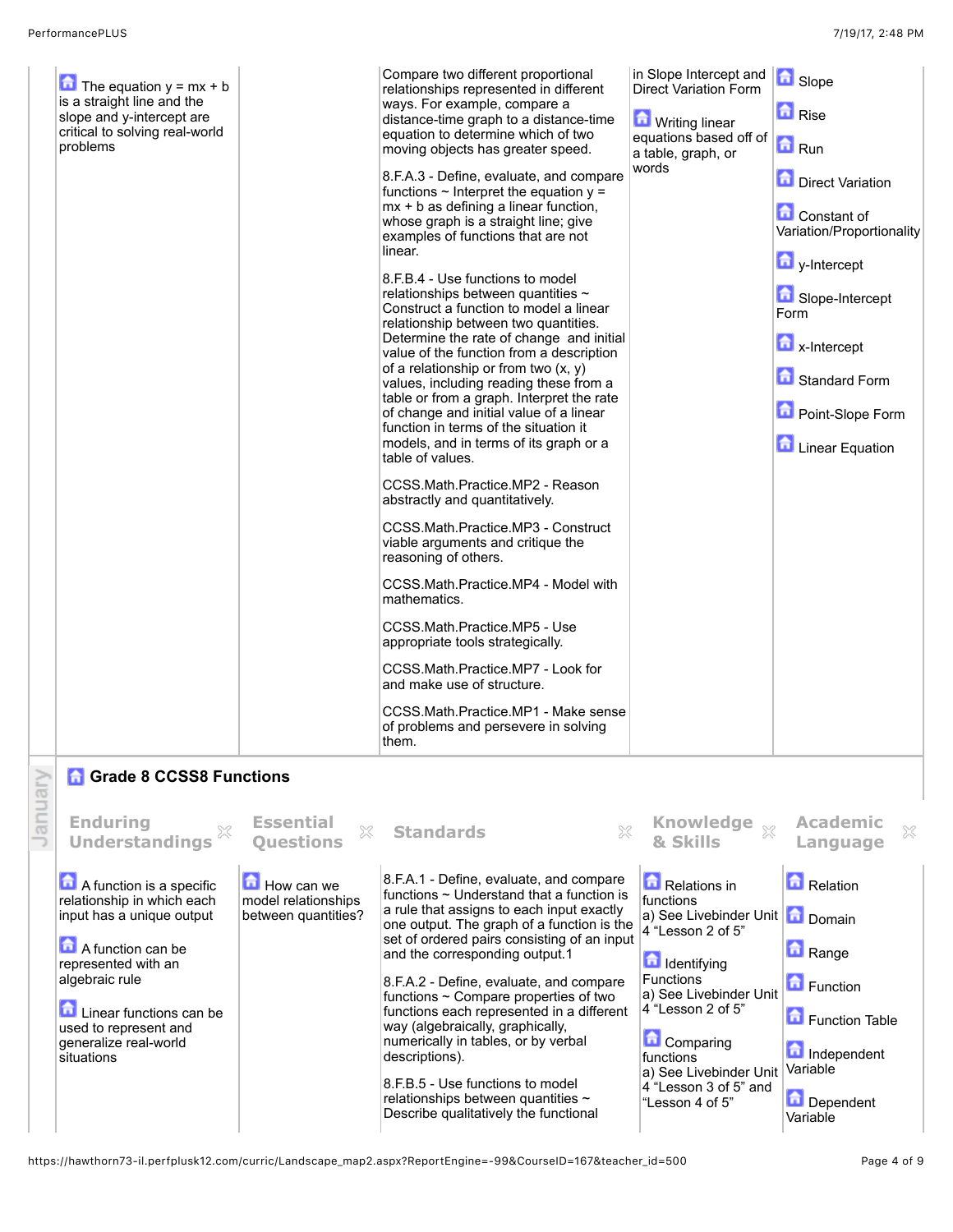| relationship between two quantities by<br><b>A</b> Linear Function<br>Create functions<br>analyzing a graph (e.g., where the<br>and graphs to<br>function is increasing or decreasing,<br>Continuous Data<br>demonstrate real<br>linear or nonlinear). Sketch a graph that<br>world applications<br>exhibits the qualitative features of a<br>a) See Livebinder Unit<br><b>Discrete Data</b><br>function that has been described verbally.<br>4 "Lesson 3 of 5"<br>8.EE.C.8 - Analyze and solve linear<br>(creating function<br><b>O</b> Qualitative<br>representations)<br>equations and pairs of simultaneous<br>Graphs<br>linear equations $\sim$ Analyze and solve<br>pairs of simultaneous linear equations.<br>8.EE.C.7a - Analyze and solve linear<br>equations and pairs of simultaneous<br>linear equations $\sim$ Give examples of<br>linear equations in one variable with one<br>solution, infinitely many solutions, or no<br>solutions. Show which of these<br>possibilities is the case by successively<br>transforming the given equation into<br>simpler forms, until an equivalent<br>equation of the form $x = a$ , $a = a$ , or $a = b$<br>results (where a and b are different<br>numbers).<br>8.EE.C.7b - Analyze and solve linear<br>equations and pairs of simultaneous<br>linear equations $\sim$ Solve linear equations<br>with rational number coefficients,<br>including equations whose solutions<br>require expanding expressions using the<br>distributive property and collecting like<br>terms.<br>CCSS.Math.Practice.MP1 - Make sense<br>of problems and persevere in solving<br>them.<br>CCSS.Math.Practice.MP2 - Reason<br>abstractly and quantitatively.<br>CCSS.Math.Practice.MP3 - Construct<br>viable arguments and critique the<br>reasoning of others. |
|--------------------------------------------------------------------------------------------------------------------------------------------------------------------------------------------------------------------------------------------------------------------------------------------------------------------------------------------------------------------------------------------------------------------------------------------------------------------------------------------------------------------------------------------------------------------------------------------------------------------------------------------------------------------------------------------------------------------------------------------------------------------------------------------------------------------------------------------------------------------------------------------------------------------------------------------------------------------------------------------------------------------------------------------------------------------------------------------------------------------------------------------------------------------------------------------------------------------------------------------------------------------------------------------------------------------------------------------------------------------------------------------------------------------------------------------------------------------------------------------------------------------------------------------------------------------------------------------------------------------------------------------------------------------------------------------------------------------------------------------------------------------------------------------------|
|--------------------------------------------------------------------------------------------------------------------------------------------------------------------------------------------------------------------------------------------------------------------------------------------------------------------------------------------------------------------------------------------------------------------------------------------------------------------------------------------------------------------------------------------------------------------------------------------------------------------------------------------------------------------------------------------------------------------------------------------------------------------------------------------------------------------------------------------------------------------------------------------------------------------------------------------------------------------------------------------------------------------------------------------------------------------------------------------------------------------------------------------------------------------------------------------------------------------------------------------------------------------------------------------------------------------------------------------------------------------------------------------------------------------------------------------------------------------------------------------------------------------------------------------------------------------------------------------------------------------------------------------------------------------------------------------------------------------------------------------------------------------------------------------------|

## **a** Grade 8 CCSS8 Systems of Functions

|         | <b>A</b> Grade 8 CCSS8 Systems of Functions                                                                                                                                                                                                      |                                                      |                                                                                                                                                                                                                                                                                                                                                                                                                                                                                                                                                  |                                                                                                                  |                                                  |
|---------|--------------------------------------------------------------------------------------------------------------------------------------------------------------------------------------------------------------------------------------------------|------------------------------------------------------|--------------------------------------------------------------------------------------------------------------------------------------------------------------------------------------------------------------------------------------------------------------------------------------------------------------------------------------------------------------------------------------------------------------------------------------------------------------------------------------------------------------------------------------------------|------------------------------------------------------------------------------------------------------------------|--------------------------------------------------|
| iq<br>e | <b>Enduring</b><br><b>Understandings</b>                                                                                                                                                                                                         | <b>Essential</b><br>$\mathbb{X}$<br><b>Ouestions</b> | <b>Standards</b>                                                                                                                                                                                                                                                                                                                                                                                                                                                                                                                                 | <b>Knowledge</b><br>& Skills                                                                                     | <b>Academic</b><br>$\chi$<br>Language            |
|         | The solution to a system<br>of two linear equations is an<br>ordered pair that satisfies<br>both equations<br>Some systems of<br>equations have no solutions<br>(parallel lines) and others<br>have infinitely many<br>solutions (the same line) | $\blacksquare$ How do graphs<br>show equivalence?    | 8.EE.C.8a - Analyze and solve linear<br>equations and pairs of simultaneous<br>linear equations $\sim$ Understand that<br>solutions to a system of two linear<br>equations in two variables correspond to<br>points of intersection of their graphs.<br>because points of intersection satisfy<br>both equations simultaneously.<br>8.EE.C.8b - Analyze and solve linear<br>equations and pairs of simultaneous<br>linear equations $\sim$ Solve systems of two<br>linear equations in two variables<br>algebraically, and estimate solutions by | Systems of<br>equations/problem<br>solving<br>Graphing and<br>solving systems of<br>equations by<br>substitution | System of<br>Equations<br><b>Ed</b> Substitution |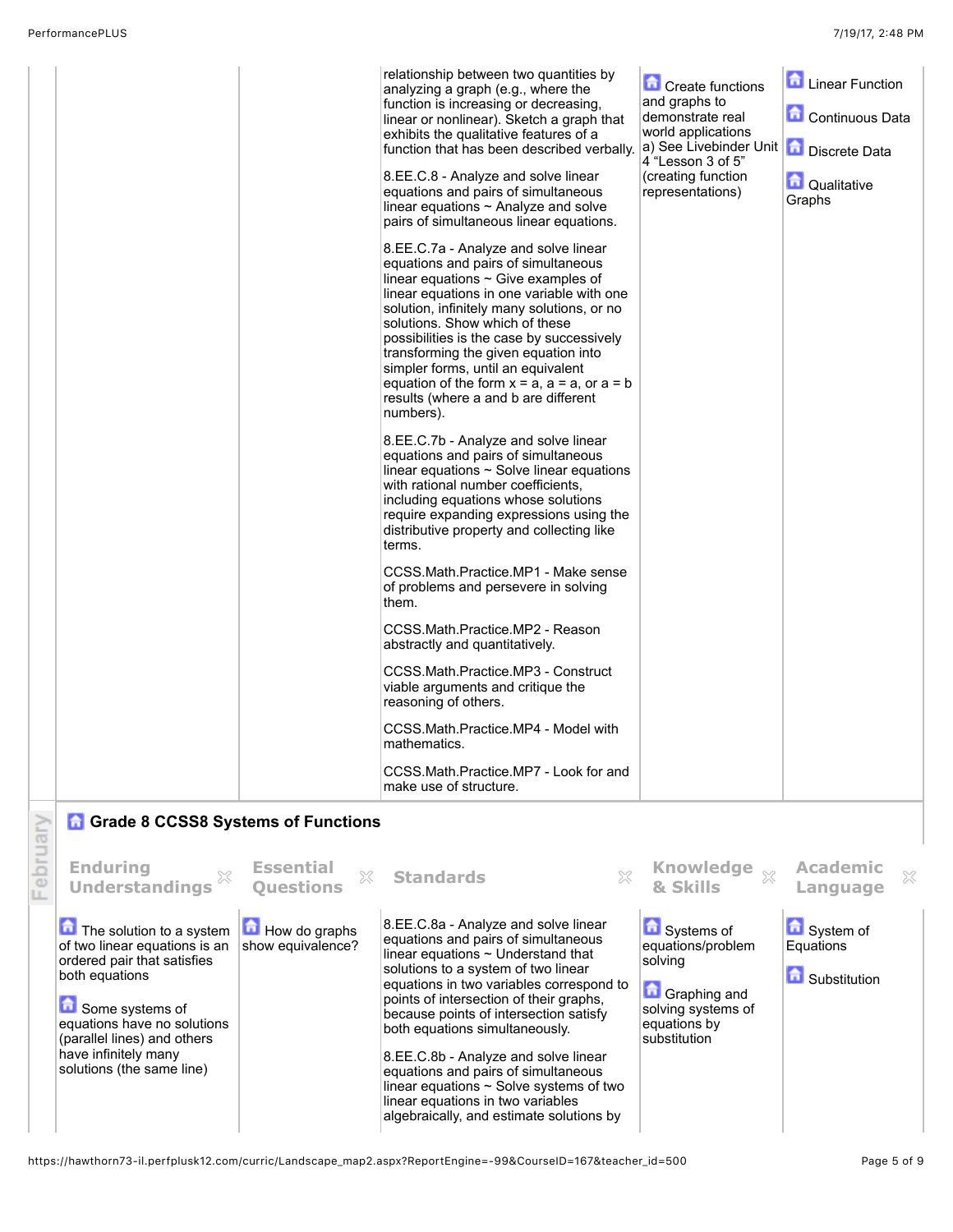| mathematics.<br>CCSS.Math.Practice.MP7 - Look for and<br>make use of structure.<br>CCSS.Math.Practice.MP1 - Make sense<br>of problems and persevere in solving<br>them.                              |  |
|------------------------------------------------------------------------------------------------------------------------------------------------------------------------------------------------------|--|
| CCSS.Math.Practice.MP3 - Construct<br>viable arguments and critique the<br>reasoning of others.<br>CCSS Math Practice MP4 - Model with                                                               |  |
| 8.EE.C.8c - Analyze and solve linear<br>equations and pairs of simultaneous<br>linear equations ~ Solve real-world and<br>mathematical problems leading to two<br>linear equations in two variables. |  |
| graphing the equations. Solve simple<br>cases by inspection. For example, 3x +<br>$2y = 5$ and $3x + 2y = 6$ have no solution<br>because $3x + 2y$ cannot simultaneously<br>be $5$ and $6$ .         |  |

| Marc | <b>Enduring</b><br><b>Understandings</b>                                                                                                                                                                                                                                                                                                                                                                                      | <b>Essential</b><br>$\chi$<br><b>Ouestions</b>                                                                                                                 | $\chi$<br><b>Standards</b>                                                                                                                                                                                                                                                                                                                                                                                                                                                                                                                                                                                                                                                                                                                                                                                                                                                                                                                                                                                                                                                                                                                                                                                                             | & Skills                                                                                                                                                                                                                                                                                                                                                                                                                                                                                     | <b>Academic</b><br>$\mathbb{X}$<br>Language                                                                                                                                                                                                                                                                                                                                          |
|------|-------------------------------------------------------------------------------------------------------------------------------------------------------------------------------------------------------------------------------------------------------------------------------------------------------------------------------------------------------------------------------------------------------------------------------|----------------------------------------------------------------------------------------------------------------------------------------------------------------|----------------------------------------------------------------------------------------------------------------------------------------------------------------------------------------------------------------------------------------------------------------------------------------------------------------------------------------------------------------------------------------------------------------------------------------------------------------------------------------------------------------------------------------------------------------------------------------------------------------------------------------------------------------------------------------------------------------------------------------------------------------------------------------------------------------------------------------------------------------------------------------------------------------------------------------------------------------------------------------------------------------------------------------------------------------------------------------------------------------------------------------------------------------------------------------------------------------------------------------|----------------------------------------------------------------------------------------------------------------------------------------------------------------------------------------------------------------------------------------------------------------------------------------------------------------------------------------------------------------------------------------------------------------------------------------------------------------------------------------------|--------------------------------------------------------------------------------------------------------------------------------------------------------------------------------------------------------------------------------------------------------------------------------------------------------------------------------------------------------------------------------------|
|      | When parallel lines are<br>cut by a transversal, the<br>eight angles created have a<br>special relationship<br>Reflections,<br>transformations, and<br>rotations are actions that<br>produce congruent<br>geometric objects<br><b>C</b> Geometry concepts can<br>be used to algebraically find<br>the measure of missing<br>angles<br>A dilation is a<br>transformation that changes<br>the objects size but not its<br>shape | $\blacksquare$ A) How can<br>algebraic concepts be<br>applied to geometry?<br>$\blacksquare$ B) How can we<br>best show the change<br>in position of a figure? | 8.G.A.1 - Understand congruence and<br>similarity using physical models,<br>transparencies, or geometry software ~<br>Verify experimentally the properties of<br>rotations, reflections, and translations:<br>8.G.A.3 - Understand congruence and<br>similarity using physical models,<br>transparencies, or geometry software ~<br>Describe the effect of dilations,<br>translations, rotations, and reflections on<br>two-dimensional figures using<br>coordinates.<br>8.G.A.5 - Understand congruence and<br>similarity using physical models,<br>transparencies, or geometry software ~<br>Use informal arguments to establish facts<br>about the angle sum and exterior angle of<br>triangles, about the angles created when<br>parallel lines are cut by a transversal, and<br>the angle-angle criterion for similarity of<br>triangles.<br>CCSS.Math.Practice.MP2 - Reason<br>abstractly and quantitatively.<br>CCSS.Math.Practice.MP3 - Construct<br>viable arguments and critique the<br>reasoning of others.<br>CCSS.Math.Practice.MP4 - Model with<br>mathematics.<br>CCSS.Math.Practice.MP8 - Look for and<br>express regularity in repeated reasoning.<br>CCSS.Math.Practice.MP7 - Look for and<br>make use of structure. | <b>D</b> Parallel Lines cut<br>by a transversal<br><b>n</b> Interior and<br><b>Exterior Angles of</b><br>Polygons<br>Transformations<br>on the coordinate<br>plane (translations,<br>reflections, dilations)<br>a) See Livebinder Unit<br>3 "Lesson 1 of 3"<br>(discovering the<br>center of dilation.<br>performing dilations,<br>basic reflections.<br>batman reflection.<br>winking smiley face<br>reflection, clock faces,<br>trace paper rotations,<br>coordinate plane<br>graph paper) | <b>D</b> Parallel Lines<br><b>D</b> Perpendicular<br>Lines<br><b>Transversal</b><br>Interior Angles<br>Exterior Angles<br><b>Alternate Interior</b><br>Angles<br><b>Alternate Exterior</b><br>Angles<br>Remote Interior<br>Angles<br>Corresponding<br>Angles<br>Triangle! Polygon<br><b>D</b> Equiangular<br>Regular Polygon<br>Transformation<br><b>Pre-image</b><br><b>n</b> Image |

https://hawthorn73-il.perfplusk12.com/curric/Landscape\_map2.aspx?ReportEngine=-99&CourseID=167&teacher\_id=500 Page 6 of 9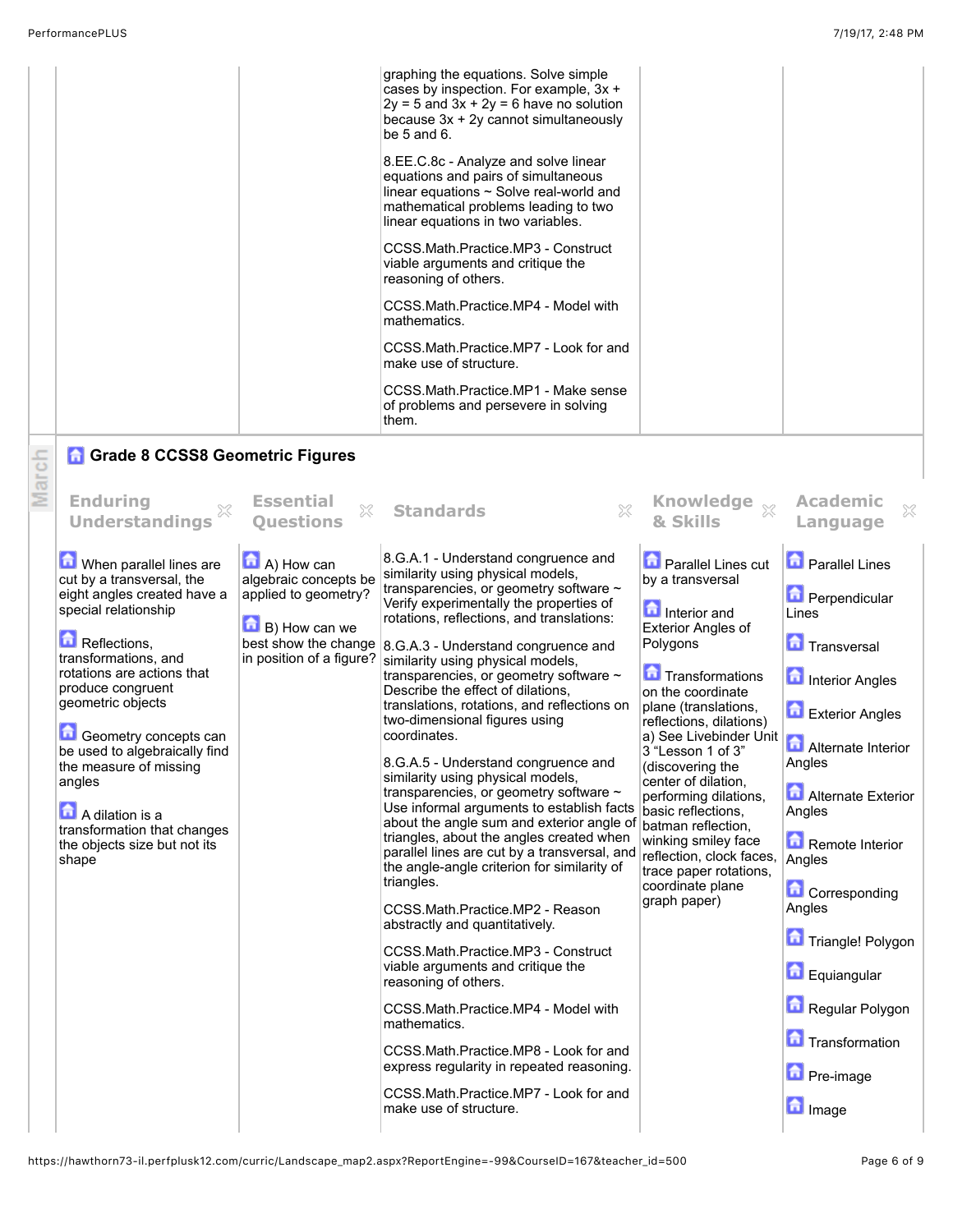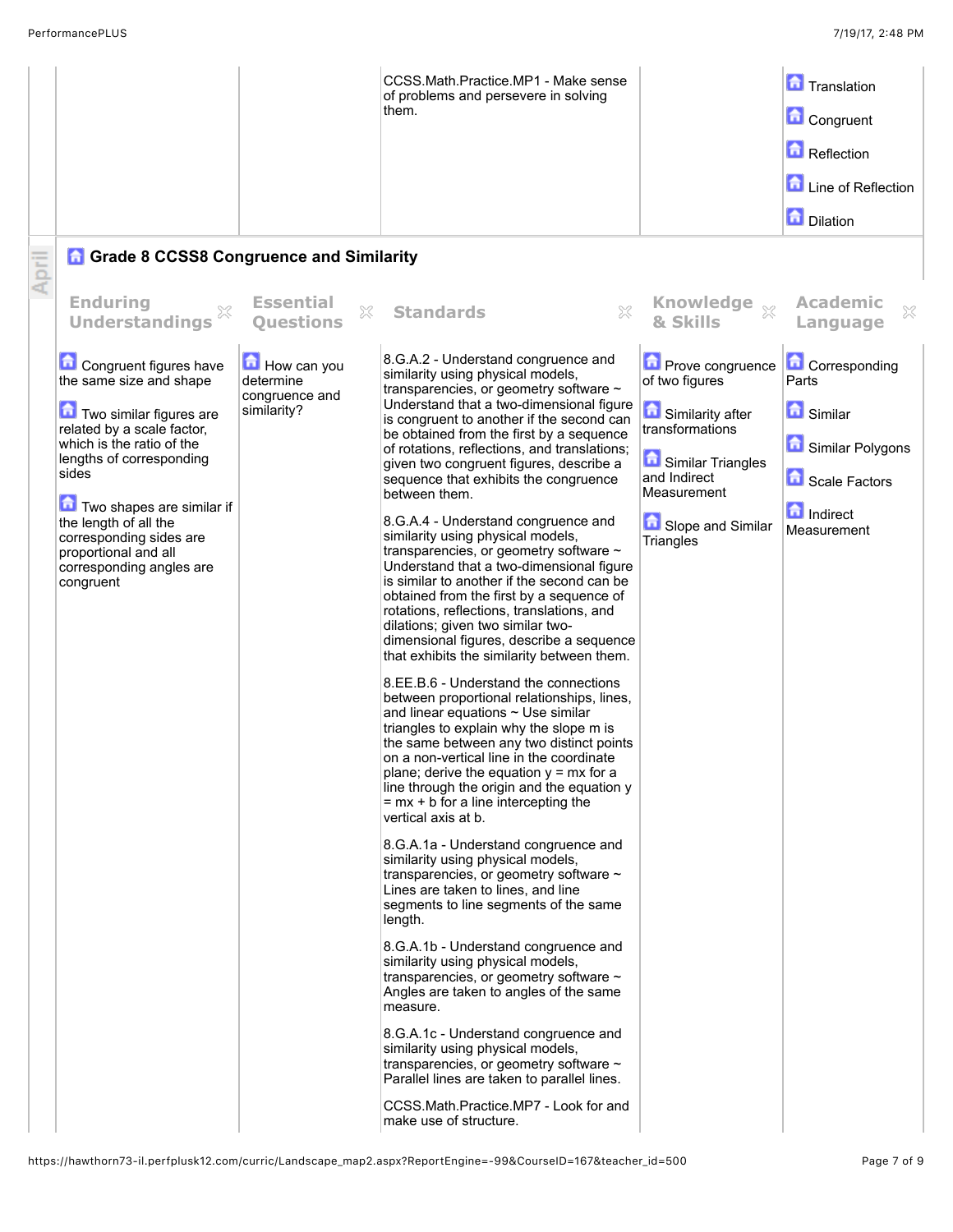|     |                                                                                                                                            |                                                            | CCSS.Math.Practice.MP1 - Make sense<br>of problems and persevere in solving<br>them.<br>CCSS.Math.Practice.MP2 - Reason<br>abstractly and quantitatively.<br>CCSS.Math.Practice.MP3 - Construct<br>viable arguments and critique the<br>reasoning of others.<br>CCSS.Math.Practice.MP4 - Model with<br>mathematics.                                                                                                                                                                                                                                                                                                                                                                                                                                                                                                                                            |                                                                                                                                                                                |                                                                                                                           |
|-----|--------------------------------------------------------------------------------------------------------------------------------------------|------------------------------------------------------------|----------------------------------------------------------------------------------------------------------------------------------------------------------------------------------------------------------------------------------------------------------------------------------------------------------------------------------------------------------------------------------------------------------------------------------------------------------------------------------------------------------------------------------------------------------------------------------------------------------------------------------------------------------------------------------------------------------------------------------------------------------------------------------------------------------------------------------------------------------------|--------------------------------------------------------------------------------------------------------------------------------------------------------------------------------|---------------------------------------------------------------------------------------------------------------------------|
| May | <b>Grade 8 CCSS8 Volume and Surface Area</b>                                                                                               |                                                            |                                                                                                                                                                                                                                                                                                                                                                                                                                                                                                                                                                                                                                                                                                                                                                                                                                                                |                                                                                                                                                                                |                                                                                                                           |
|     | <b>Enduring</b><br><b>Understandings</b>                                                                                                   | <b>Essential</b><br>X<br><b>Ouestions</b>                  | X<br><b>Standards</b>                                                                                                                                                                                                                                                                                                                                                                                                                                                                                                                                                                                                                                                                                                                                                                                                                                          | Knowledge xx<br>& Skills                                                                                                                                                       | <b>Academic</b><br>X<br>Language                                                                                          |
|     | Object volumes can be<br>calculated with specific<br>formulas<br>Surface Area of objects<br>are the sum of the area of<br>each side        | Why are formulas<br>important in math and<br>science?      | 8.G.C.9 - Solve real-world and<br>mathematical problems involving volume<br>of cylinders, cones, and spheres ~ Know<br>the formulas for the volumes of cones.<br>cylinders, and spheres and use them to<br>solve real-world and mathematical<br>problems.<br>CCSS.Math.Practice.MP1 - Make sense<br>of problems and persevere in solving<br>them.<br>CCSS.Math.Practice.MP2 - Reason<br>abstractly and quantitatively.<br>CCSS.Math.Practice.MP3 - Construct<br>viable arguments and critique the<br>reasoning of others.<br>CCSS.Math.Practice.MP4 - Model with<br>mathematics.<br>CCSS.Math.Practice.MP6 - Attend to<br>precision.<br>CCSS.Math.Practice.MP7 - Look for and<br>make use of structure.<br>G6-8:1.25 - Use a variety of technology<br>tools (e.g., dictionary, thesaurus,<br>grammar-checker, calculator) to<br>maximize the accuracy of work. | Surface area of<br>cylinders and cones<br>a) See Livebinder Unit   a Cylinder<br>Volume of<br>cylinders, cones, and<br>spheres<br>a) See Livebinder Unit <b>Bullet Spinere</b> | <b>D</b> Volume<br>Composite Solids<br><b>C</b> Cone<br><b>Hemisphere</b><br><b>Lateral Area</b><br>Total Surface<br>Area |
|     | <b>A</b> Grade 8 CCSS8 Statistical Applications                                                                                            |                                                            |                                                                                                                                                                                                                                                                                                                                                                                                                                                                                                                                                                                                                                                                                                                                                                                                                                                                |                                                                                                                                                                                |                                                                                                                           |
|     | <b>Enduring</b><br>X<br><b>Understandings</b>                                                                                              | <b>Essential</b><br>X<br><b>Ouestions</b>                  | <b>Standards</b><br>×                                                                                                                                                                                                                                                                                                                                                                                                                                                                                                                                                                                                                                                                                                                                                                                                                                          | Knowledge xx<br>& Skills                                                                                                                                                       | <b>Academic</b><br>X<br>Language                                                                                          |
|     | Linear functions ay be<br>used to represent and<br>generalize real situations<br>Some data may be<br>misleading based on<br>representation | How are patterns<br>used when comparing<br>two quantities? | 8.SP.A.4 - Investigate patterns of<br>association in bivariate data ~<br>Understand that patterns of association<br>can also be seen in bivariate categorical<br>data by displaying frequencies and<br>relative frequencies in a two-way table.<br>Construct and interpret a two-way table<br>summarizing data on two categorical<br>variables collected from the same<br>subjects. Use relative frequencies<br>calculated for rows or columns to                                                                                                                                                                                                                                                                                                                                                                                                              | Scatter Plots<br>a) See Livebinder Unit<br>8<br>£<br>Line of Best Fit<br>a) See Livebinder Unit<br>8<br><b>Two-way Tables</b><br>a) See Livebinder Unit                        | <b>Bivariate Data</b><br>Scatter Plots<br>Line of Best Fit<br>Relative<br>Frequency                                       |